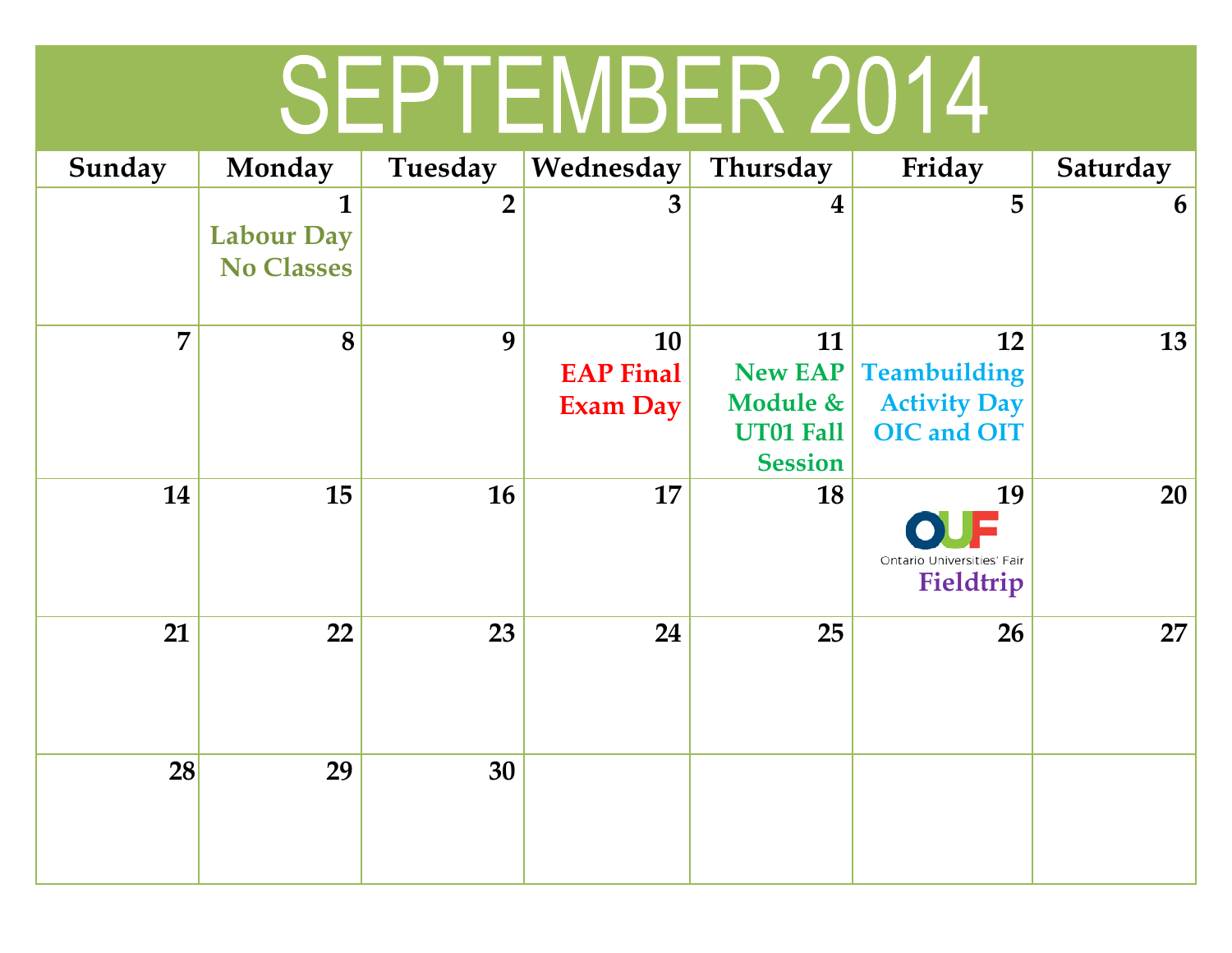## OCTOBER 2014

| Sunday | Monday                                                      | Tuesday                                                                                                          | Wednesday                                                           | Thursday                                                | Friday                                                                 | Saturday       |
|--------|-------------------------------------------------------------|------------------------------------------------------------------------------------------------------------------|---------------------------------------------------------------------|---------------------------------------------------------|------------------------------------------------------------------------|----------------|
|        |                                                             |                                                                                                                  |                                                                     | $\overline{2}$                                          | 3<br>The<br>Haunted<br>al o<br>(TBA)                                   | $\overline{4}$ |
| 5      | 6                                                           | 7<br>Laurier<br>University Visit at<br>12:30                                                                     | 8<br><b>Brescia</b><br><b>University Visit</b><br><b>Lunch Time</b> | 9                                                       | 10<br><b>Visiting Knox</b><br><b>Family Farm</b>                       | 11             |
| 12     | 13<br>Thanksgiving<br><b>Statutory Holiday</b><br>(Day off) | 14                                                                                                               | 15<br>University of<br><b>British Columbia</b><br>Visit at 2:00pm   | 16<br><b>EAP Final</b><br><b>Exam Day</b>               | 17<br><b>New EAP</b><br>Module &<br><b>UT02 Fall</b><br><b>Session</b> | 18             |
| 19     | 20                                                          | 21                                                                                                               | 22                                                                  | 23<br><b>York University</b><br><b>Visit Lunch Time</b> | 24                                                                     | 25             |
| 26     | 27                                                          | 28<br>Mid-Term Grades and<br><b>Report Cards Deadline</b><br><b>Western University</b><br>Visit at<br>12:00-1:00 | 29<br><b>Brock University</b><br>Visit at 12:00                     | 30                                                      | 31<br><b>Happy Halloween</b>                                           |                |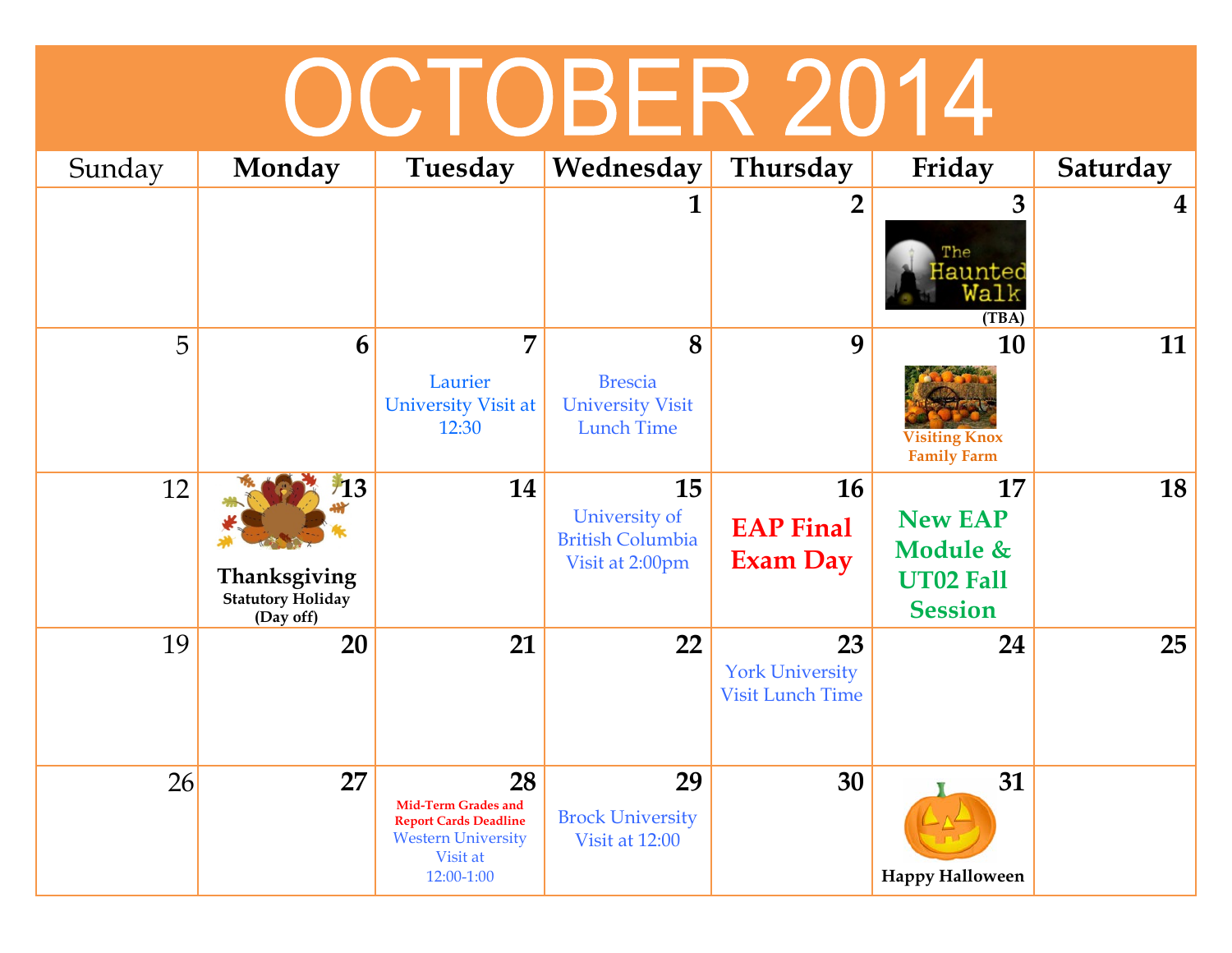## NOVEMBER 2014

| Sunday                   | <b>Monday</b> | Tuesday          | Wednesday                                         | Thursday                           | Friday                                                          | Saturday                                                                                   |
|--------------------------|---------------|------------------|---------------------------------------------------|------------------------------------|-----------------------------------------------------------------|--------------------------------------------------------------------------------------------|
| $\overline{2}$           | 3             | $\boldsymbol{4}$ | 5                                                 | 6                                  | 7                                                               | 8                                                                                          |
| 9                        | 10            | 11               | 12                                                | 13                                 | 14                                                              | 15                                                                                         |
| 16<br>Santa Claus Parade | 17            | 18               | 19<br>Ottawa<br><b>University Visit</b><br>9-10am | 20<br><b>EAP Final</b><br>Exam Day | 21<br><b>New EAP</b><br>Module &<br>UT03 Fall<br><b>Session</b> | 22<br>*** During this<br>module extra<br>hours are added<br>to EAP daily<br>class schedule |
| 23                       | 24            | 25               | 26                                                | 27                                 | 28                                                              | 29<br><b>Cavalcade of Lights</b>                                                           |
| 30 <sup>°</sup>          | 31            |                  |                                                   |                                    |                                                                 |                                                                                            |